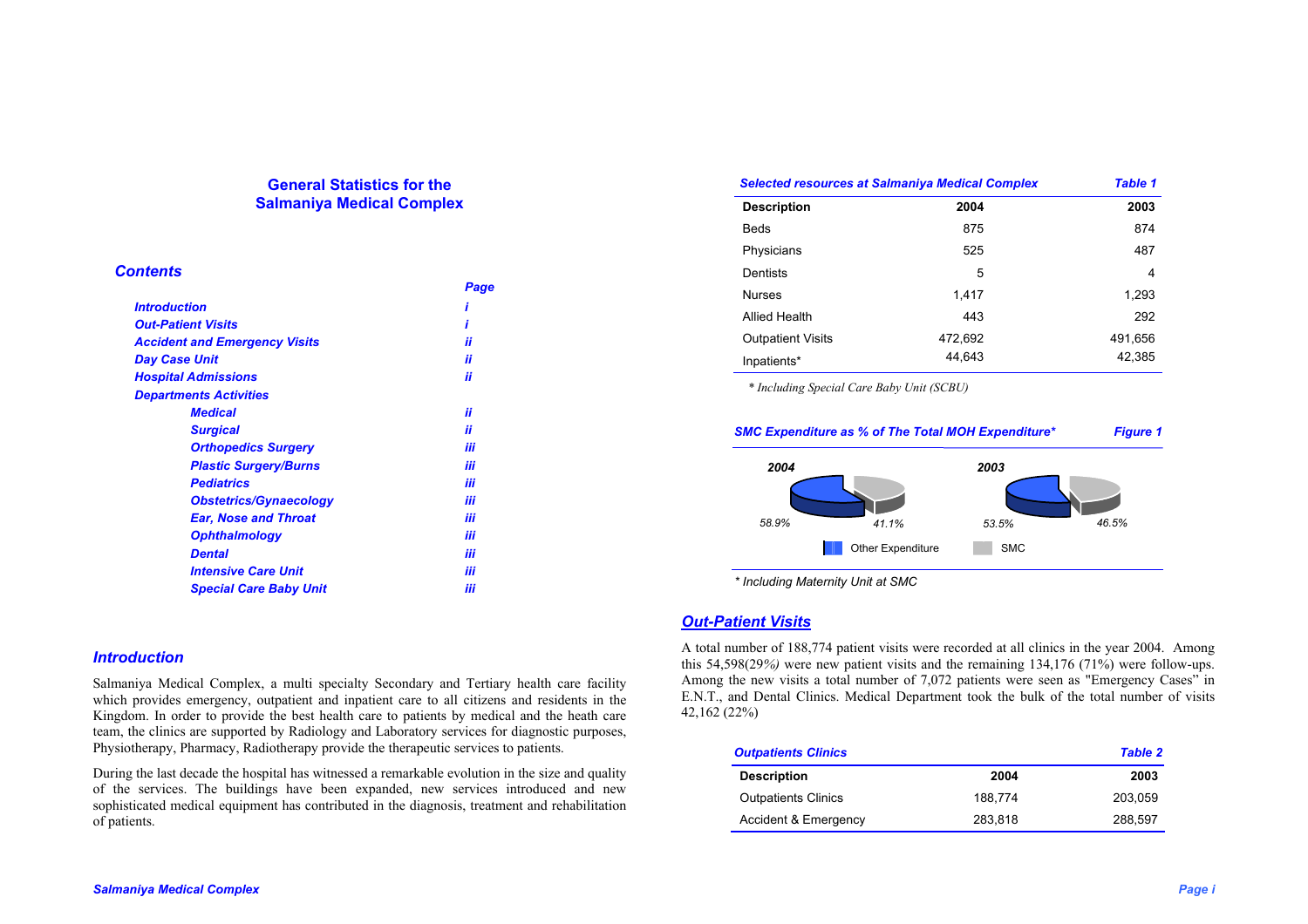# *Accident and Emergency (A&E) Visits*

In the year 2004 a total number of 283,818 patients were treated in A&E clinics. There were 217,118 (76%) Bahrainis and the remaining 66,700 (24%) were Non-Bahrainis. A total number of 5,382 Road Traffic Accident cases and 1,911 Industrial Accidents were treated. A total number of 1,429 staff working in Ministry of Health was also treated at A&E in the year 2004.

## *Day Case Unit*

A total number of 7,460 patients were treated in Day Case Unit. There were 6,326 (85 %) Bahrainis and the remaining 1,134 (15%) were Non-Bahrainis. And among the 6,494 patients who had surgeries 4,781 patients booked for surgeries and 1,713 patients were referrals from A&E. July was the peak month with 715 (10 %) patients. There are 18 beds in the Day Case Unit.

## *Hospital Admissions*

The Medical Record Department has recorded 43,664 admissions in 2004 excluding Special Care Baby Unit (SCBU). There were 35,366 (81%) Bahrainis and the remaining 8,298 (19%) were Non-Bahrainis*.* There were 18,939 (43%) male and 24,725 (57%) female patients.

A total number of 33,848 (75.8%) patients were admitted through Accident & Emergency, 8,940 (20.0 %) patients through Out Patients Clinics (O.P.D) and the remaining 1855 (4.2%) were through Limited Private Patrice (LPP) and other Private Clinics (see table 3) .

The hospital was furnished with 875 beds distributed on the hospitals wards for inpatients (including 18 beds for day case unit) and 45 beds in Special Care Baby Unit (SCBU). Beds occupancy rate was 83.0. The Average Length of Stay (L.O.S.) for 2004 was 8.0 days.

A total number of 44,620 patients were discharged including the SCBU for a total of 272,360 inpatient days. Based on the patients' discharges details, there were 1,009 deaths at SMC in 2004.

| <b>Discharges as % By Source of Admission</b> |      | <b>Table 3</b> |
|-----------------------------------------------|------|----------------|
| <b>Description</b>                            | 2004 | 2003           |
| <b>Outpatients Clinics</b>                    | 201  | 20.7           |
| Accident & Emergency                          | 758  | 74.5           |
| Limited Private Practice                      | 13   | 15             |
| <b>Other Private Clinics</b>                  | 28   | 33             |



## *Departments Activities*

## *Medical*

A total number of 42,162 (22%) patients' visits to various Medical Outpatient Clinics were registered in year 2004*.* Among this 9,346 were new patients' visits and the remaining 32,816 were follow-up visits. Dermatology clinic had the highest number of patients visits (8,578) which is nearly 20% out of the medical patients.

269 beds were allocated for Medical Department in 2004, an increase of 11 beds from 2003. A total number of 12,575 patients were admitted. A total number of 12568 patients were discharged from Medical Department for 94,925 inpatient days, beds occupancy rate was 96.4% and the average L.O.S\*\* was 7.6 days. 774 deaths in 2004 were registered under the care of Medical Department.

## *Surgical*

A total number of 23,572 *(*12%) patients' visits were registered in the year 2004. Among this 6,580 were new patient visits and the remaining 16,991 were follow-up visits. General Surgery Clinics had the highest number of visits (6,546).

It has 158 beds. A total number of 6,777 patients were admitted*.* A total number of 6,836 patients were discharged for 51,485 inpatient days, beds occupancy rate was 89.0% and the average L.O.S was 7.5 days. There were 89 deaths in 2004 under the care of Surgical Department.